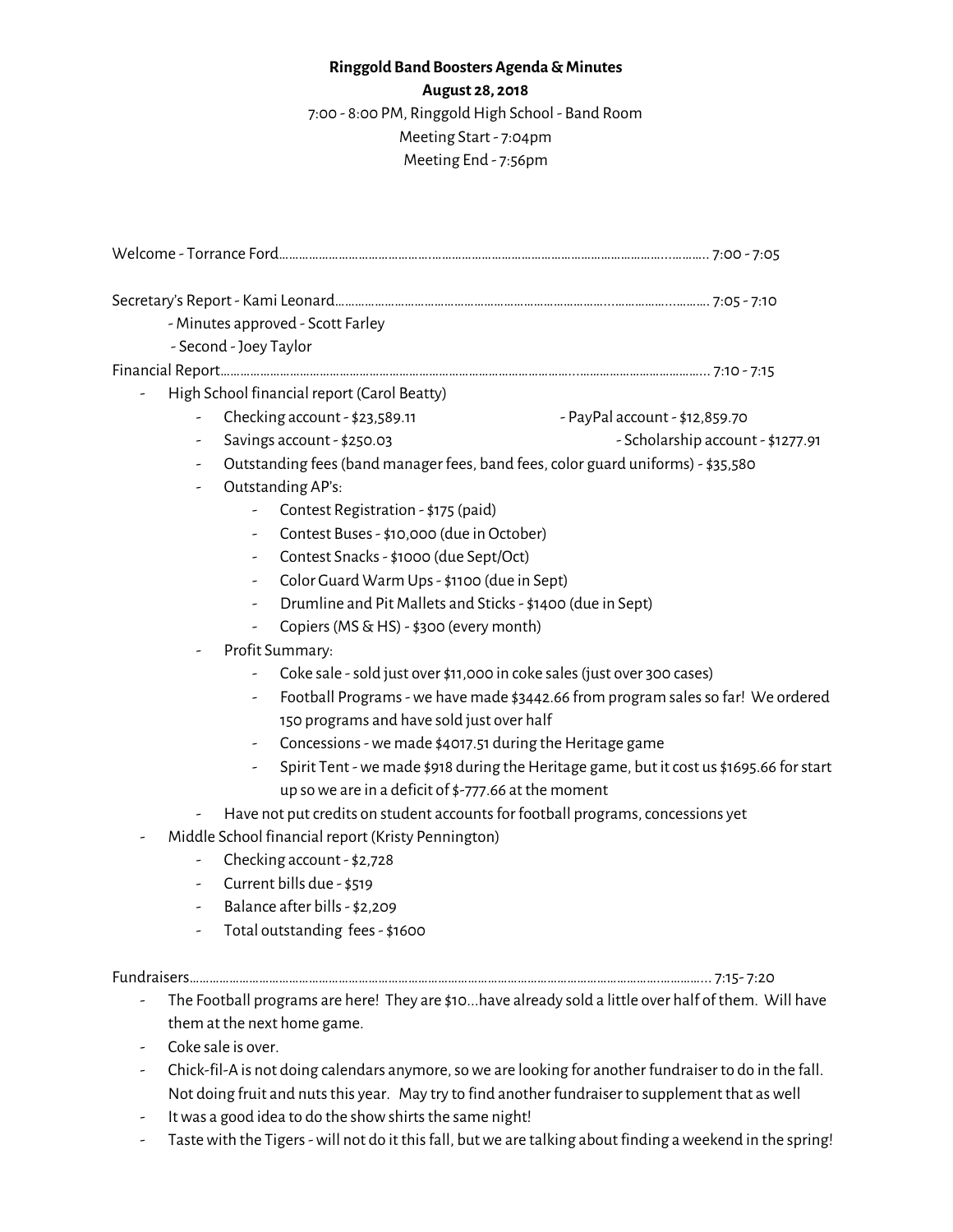- Have the Colonnade booked for Puttin' on the Ritz for the second Saturday of May...will notconflict with Prom this year!
- We have a lot of newstuff at the spirit tentso come out and shop!!!! We are figuring out away to make spirit items available for purchase outside of Friday night games

Concession Stand - Diane Davis………………………………………………………………………………..……………………. 7:20 - 7:25

- Thanksto everyonewho came out and helped last Thursday and Friday nights! It really makes a differencewhen people come out and help! Next home game is aweek and a half away! If you are interested in helping in the concession stand please contact Diane Davis.

ShowProps&Chaperones- Scott Murdoch………………………………………………………….…………………….... 7:25 - 7:30

- We need a black screen (curtain) that goes along the front of Pit to hide the guard materials
- A big Wanted poster is going to go on one of the drum major podiums
- Need to make the forest more leafy with more foliage...maybe would could use the screens that we used for the Noah Ark show?

Band Director's Update………………………………………………………………………………………………….…………………. 7:35 - 7:55

- Middle School band update (Mr. Garland)
	- Proud of the kids and their first home game show
	- Busyweek nextweek for beginning band
	- 9/4 recorder concert in the theater students report at 6:30 and the concert will start at 7
	- 9/5 Instrument sale from 4-7pm in the middle school band room
	- Gadsden Music will be there with instruments for sale and rent
	- 9/6 fast start clinic after school until 5:30
	- Collecting money for district honor band \$5 for district, \$30 for district and all state deadline for collecting money 9/4
	- 9/21- RMS band night theywill play pregamewith the marching band, 7th and 8th graders
	- Wear royal blue tiger band tshirt and jeans
- High School band update (Mr. Wright)
	- Thanks to everyone who helped out in concessions, in the stands, parking the buses, sound system, band managers- everyonewho pitched in and helped!
	- We do not have a game thisweek
	- Cleaning a lot of drill thisweek and adding in visuals!!!
	- NO practice this Friday
	- NO practice on Labor Day
	- 9/6 we are hosting the Catoosa County Marching Band Exhibition that night so we will not have regular Thursday night practice
	- No admission charge for the Exhibition we can sell waters/drinks before the show, but stop selling before the show begins
	- Exhibition line-up: Heritage, LFO, RInggold
	- 9/7 next home game we will bring out the big flag again. Need a lot of parents to help with that, about 40 people. Will have practice for this on Wednesday 9/5 in the high school gym @ 6pm
	- If you know any veterans or law enforcement or fire fighters that can help that would be great
	- Vanessa will send out a Sign up Genius for this
	- 9/14 travel to LFO for Catoosa Classic
	- 9/21 home game against Calhoun -will be a big crowd (defending champs)
	- Contest on 9/29 at Armuchee High School (North of Rome)